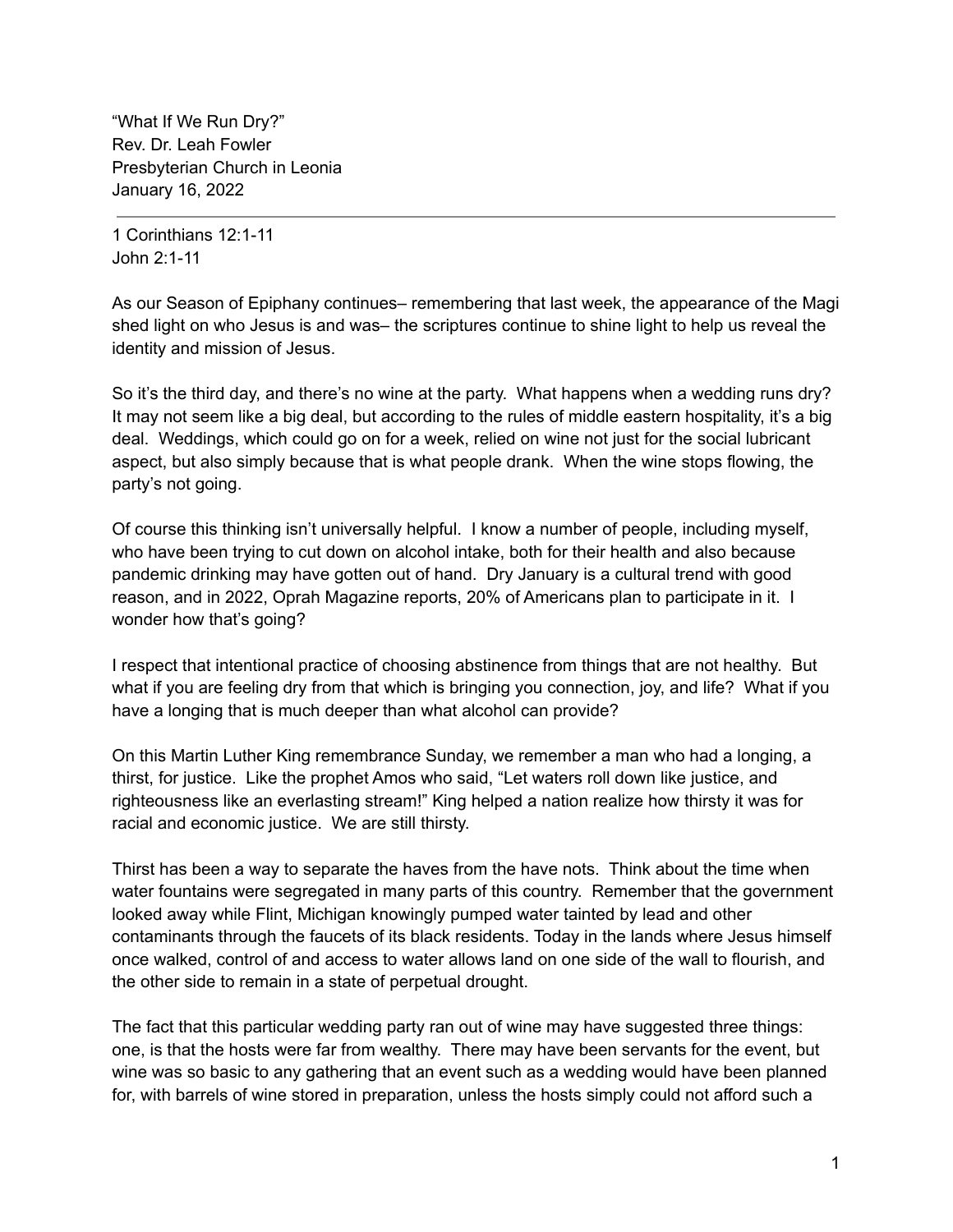provision. Further, guests of the party also would have been expected to have brought wine, too. So running out revealed both the shortcomings of the hosts, and of the guests. Most importantly, people were thirsty.

Mary wasn't having it. We can guess her connection to the wedding party was close, if she was poking around behind the scenes with the servants. Jesus was there in no official capacity– he seemed simply ready to enjoy the festivities, wine or no wine, judging from his nonchalant response to his mother.

But his mother Mary saw this moment as a *kairos* moment– that is, not a moment of regular time, but as a moment of God time, infused with holy meaning. She also trusted that her mere mention of the problem would result in Jesus doing something about it, regardless of his reply, "Woman, what concern is that to you and to me? My hour has not yet come." Mary knew that the hour was in fact his. Interestingly, in John's gospel, Jesus' mother is only mentioned in two stories– here, in the first of Jesus' public miracles, and at the foot of the cross as Jesus was dying. Both times he refers to her as "Woman." Scholars agree that this form of address showed intimacy, rather than how we would hear a man addressing someone in the opposite gender as "woman" today.

A couple of weeks ago, Larry Harris beautifully sang a touching song, "Mary Did You Know?" *Mary, did you know that your baby boy Would one day walk on water? Mary, did you know that your baby boy Would save our sons and daughters?* and it is always powerful to hear Larry's baritone crescendo *Did you know that your baby boy Has come to make you new; This Child that you delivered Will soon deliver you?*

Larry's amazing singing aside, I was entertained by a meme that has been floating around in recent times– I think I first saw it a couple of Christmases ago: "Of course, Mary knew!" And last year, I saw there were actually lyrics put to the meme:

*"Yes, Mary knew, that her baby boy would one day rule the nations. Yes, Mary knew, that her baby boy was Lord of all creation. Yes, she knew! Read Luke 1, you fool, she sang about it then. It helps, if when you're reading, you listen to the WOMEN!"*

It turns out that Jesus listened to Mary without her even needing to ask him. He instructed the stewards to take 6 stone jars, which had been meant for Jewish purification rites, and fill them with water. The number six is important here, for Genesis reports 6 days of God's creation, leading to the 7th day--a holy day of Sabbath rest. When the steward drew the water out of the jars, it had turned to wine-- and not just any wine; the wine was so fine, that it fooled the steward into thinking that they had mistakenly used the inferior wine at the start, and the best wine when everyone was too tipsy to appreciate the difference. Then Jesus revealed his glory, and people believed in him. It was the first of his miracles.